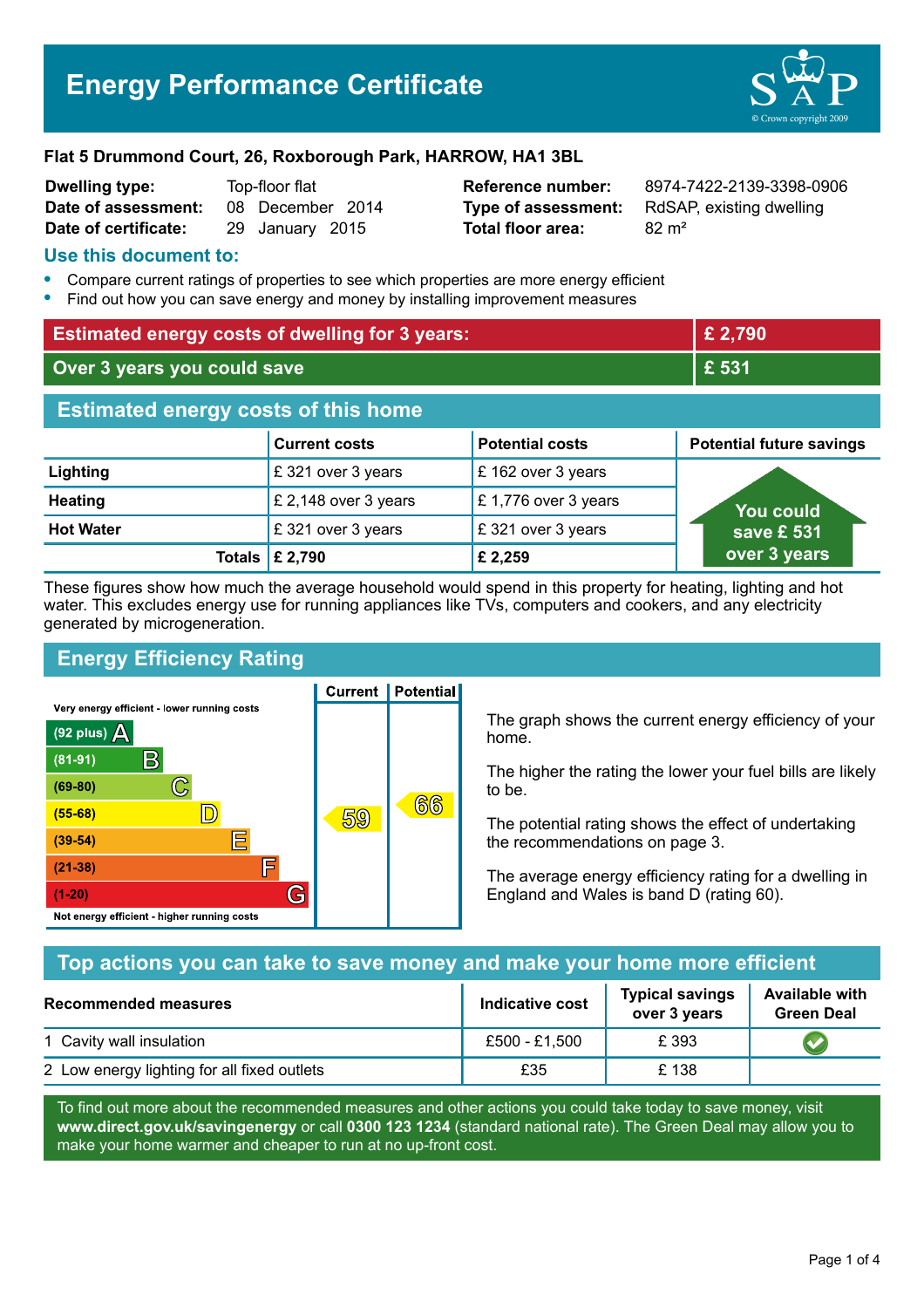Flat 5 Drummond Court, 26, Roxborough Park, HARROW, HA1 3BL

#### 29 January 2015 RRN: 8974-7422-2139-3398-0906

**Energy Performance Certificate**

# **Summary of this home's energy performance related features**

| <b>Element</b>        | <b>Description</b>                                  | <b>Energy Efficiency</b> |
|-----------------------|-----------------------------------------------------|--------------------------|
| Walls                 | Cavity wall, as built, no insulation (assumed)      | ★★☆☆☆                    |
|                       | Cavity wall, as built, partial insulation (assumed) | ★★★☆☆                    |
| Roof                  | Flat, limited insulation (assumed)                  | *****                    |
| Floor                 | (another dwelling below)                            |                          |
| Windows               | Fully double glazed                                 | ★★★☆☆                    |
| Main heating          | Boiler and radiators, mains gas                     | ★★★★☆                    |
| Main heating controls | Programmer, room thermostat and TRVs                | ★★★★☆                    |
| Secondary heating     | None                                                |                          |
| Hot water             | From main system                                    | ★★★★☆                    |
| Lighting              | No low energy lighting                              | *****                    |

Current primary energy use per square metre of floor area: 287 kWh/m² per year

The assessment does not take into consideration the physical condition of any element. 'Assumed' means that the insulation could not be inspected and an assumption has been made in the methodology based on age and type of construction.

See addendum on the last page relating to items in the table above.

#### **Low and zero carbon energy sources**

Low and zero carbon energy sources are sources of energy that release either very little or no carbon dioxide into the atmosphere when they are used. Installing these sources may help reduce energy bills as well as cutting carbon. There are none provided for this home.

# **Opportunity to benefit from a Green Deal on this property**

The Green Deal may enable owners and occupiers to make improvements to their property to make it more energy efficient. Under a Green Deal, the cost of the improvements is repaid over time via a credit agreement. Repayments are made through a charge added to the electricity bill for the property. To see which improvements are recommended for this property, please turn to page 3. You can choose which improvements you want to install and ask for a quote from an authorised Green Deal provider. They will organise installation by an authorised Green Deal installer. If you move home, the responsibility for paying the Green Deal charge under the credit agreement passes to the new electricity bill payer.

For householders in receipt of income-related benefits, additional help may be available.

To find out more, visit **www.direct.gov.uk/savingenergy** or call **0300 123 1234**.

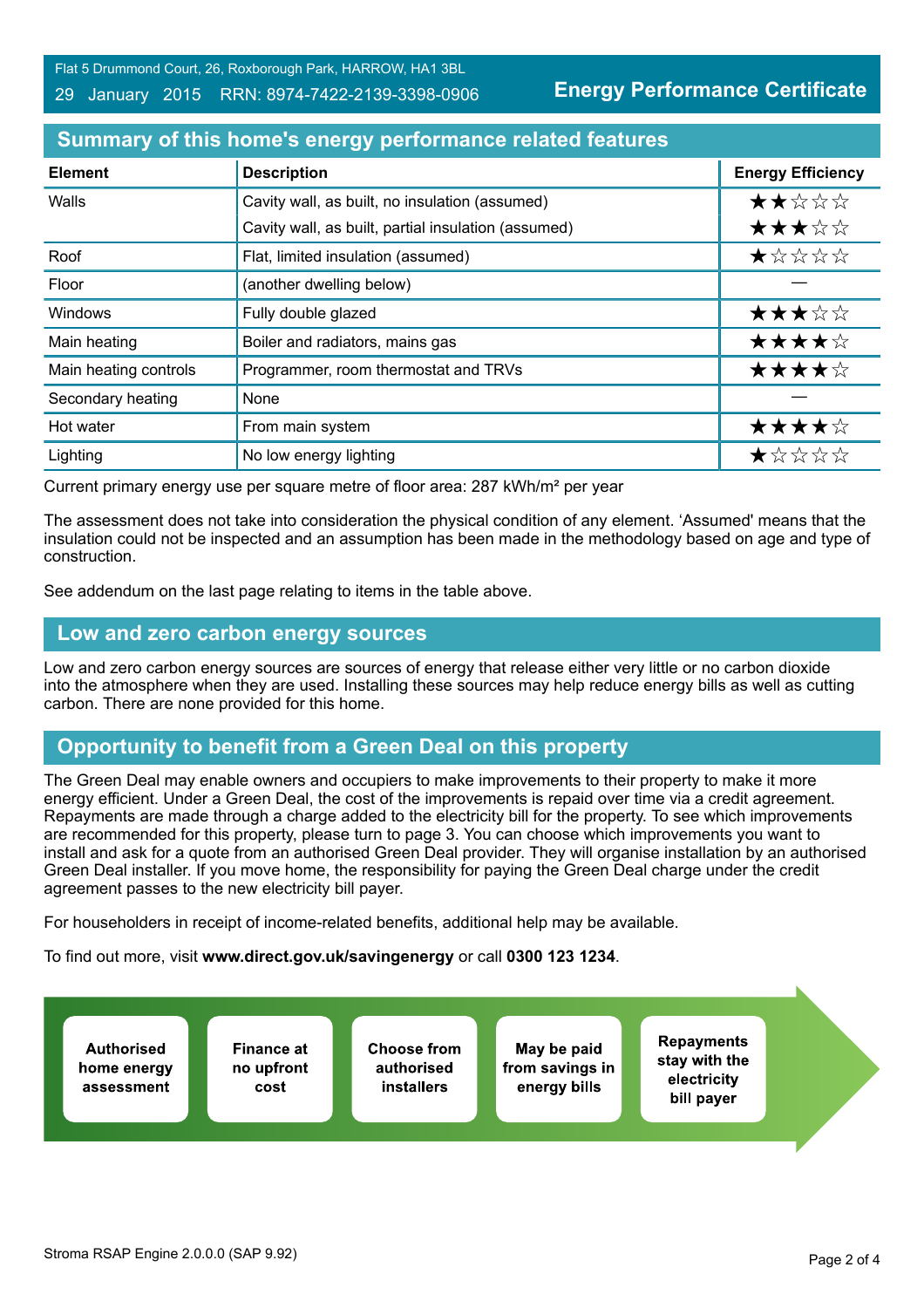Flat 5 Drummond Court, 26, Roxborough Park, HARROW, HA1 3BL

#### 29 January 2015 RRN: 8974-7422-2139-3398-0906

# **Recommendations**

The measures below will improve the energy performance of your dwelling. The performance ratings after improvements listed below are cumulative; that is, they assume the improvements have been installed in the order that they appear in the table. Further information about the recommended measures and other simple actions you could take today to save money is available at **www.direct.gov.uk/savingenergy**. Before installing measures, you should make sure you have secured the appropriate permissions, where necessary. Such permissions might include permission from your landlord (if you are a tenant) or approval under Building Regulations for certain types of work.

Measures with a green tick are likely to be fully financed through the Green Deal since the cost of the measures should be covered by the energy they save. Additional support may be available for homes where solid wall insulation is recommended. If you want to take up measures with an orange tick  $\bullet$ , be aware you may need to contribute some payment up-front.

| <b>Recommended measures</b>               | Indicative cost | <b>Typical savings</b><br>per year | <b>Rating after</b><br>improvement | <b>Green Deal</b><br>finance |
|-------------------------------------------|-----------------|------------------------------------|------------------------------------|------------------------------|
| Cavity wall insulation                    | £500 - £1,500   | £131                               | <b>D64</b>                         |                              |
| Low energy lighting for all fixed outlets | £35             | £46                                | <b>D66</b>                         |                              |

### **Alternative measures**

There are alternative measures below which you could also consider for your home.

**•** External insulation with cavity wall insulation

### **Choosing the right package**

Visit **www.epcadviser.direct.gov.uk**, our online tool which uses information from this EPC to show you how to save money on your fuel bills. You can use this tool to personalise your Green Deal package. Public services all in one place

|  | <b>Directgov</b> |
|--|------------------|
|  |                  |

| <b>Green Deal package</b>          | <b>Typical annual savings</b> |
|------------------------------------|-------------------------------|
| Cavity wall insulation             | Total savings of £131         |
| Electricity/gas/other fuel savings | £0 / £131 / £0                |

You could finance this package of measures under the Green Deal. It could **save you £131 a year** in energy costs, based on typical energy use. Some or all of this saving would be recouped through the charge on your bill.